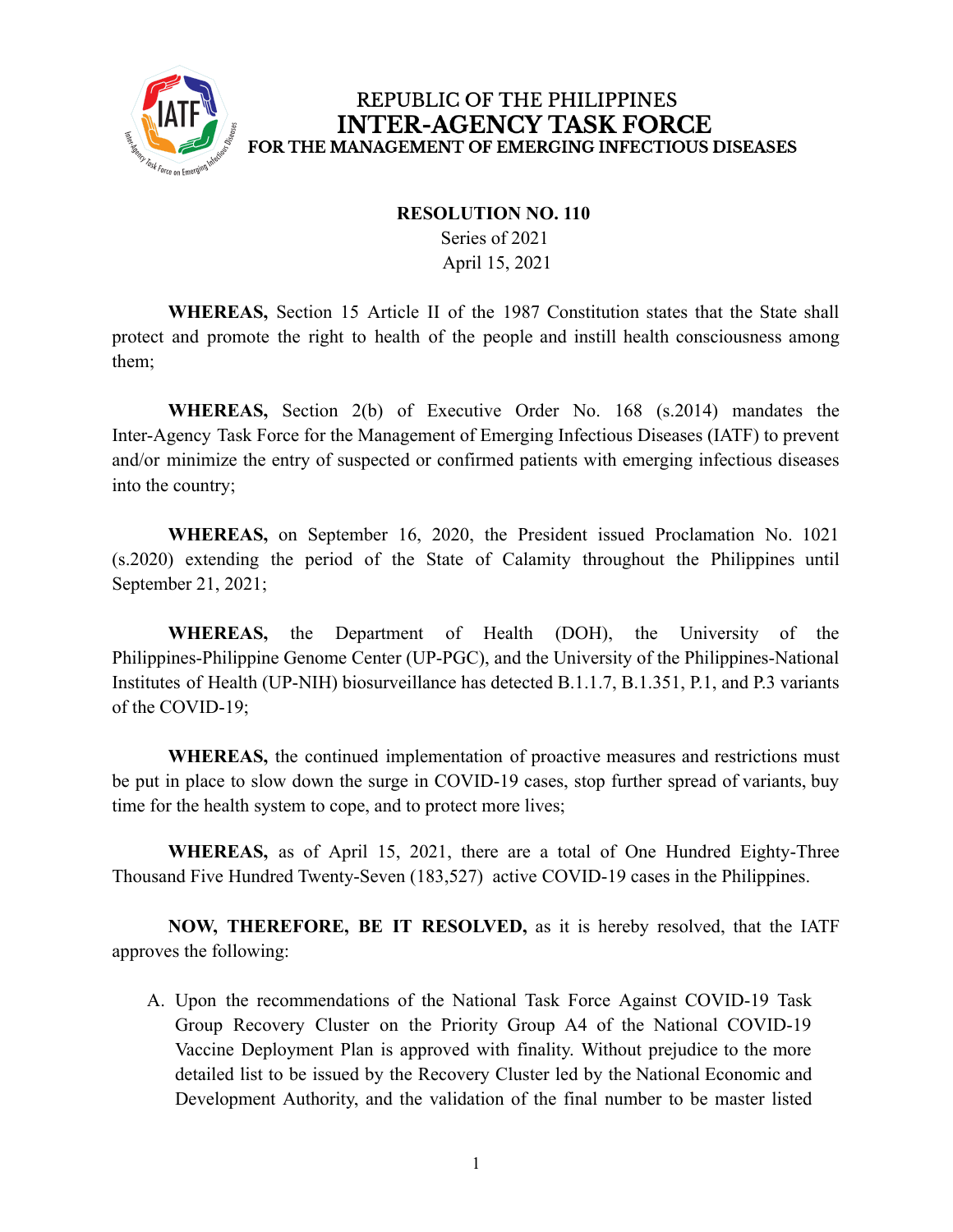

#### REPUBLIC OF THE PHILIPPINES **INTER-AGENCY TASK FORCE** FOR THE MANAGEMENT OF EMERGING INFECTIOUS DISEASES

based on the availability of supply and approved priority framework, the final inclusions in the Priority Group A4 is listed hereunder:

| A4.1 Commuter transport (land, air, and sea),<br>including logistics;                                                                                                      | A4.10 Customer-facing personnel of telecoms, cable<br>internet<br>service<br>providers,<br>electricity<br>and<br>distribution, water distribution utilities;                                                                  |
|----------------------------------------------------------------------------------------------------------------------------------------------------------------------------|-------------------------------------------------------------------------------------------------------------------------------------------------------------------------------------------------------------------------------|
| A4.2 Public and private wet and dry market<br>frontline workers in groceries,<br>vendors;<br>supermarkets, delivery services;                                              | A4.11. Frontline personnel in basic education and<br>higher education institutions and agencies;                                                                                                                              |
| A4.3 Workers in manufacturing for food,<br>medical<br>and<br>pharmaceutical<br>beverage,<br>products;                                                                      | A4.12 Overseas Filipino Workers not classified<br>above, and scheduled for deployment within two<br>months;                                                                                                                   |
| A4.4 Frontline workers in food retail,<br>including food service delivery;                                                                                                 | A4.13 Frontline workers in law/justice, security, and<br>social protection sectors;                                                                                                                                           |
| A4.5 Frontline workers in Financial Services<br>in private and government;                                                                                                 | A4.14 Frontline government workers engaged in<br>of<br>operations<br>government<br>transport<br>system,<br>quarantine inspection, worker safety inspection and<br>other activities indispensable to the<br>COVID<br>response; |
| A4.6 Frontline<br>workers in<br>hotels<br>and<br>accommodation establishments;                                                                                             | A4.15 Frontline government workers in charge of<br>assessment of businesses for<br>collection;<br>tax<br>incentives; election; national ID; data collection<br>personnel;                                                     |
| A4.7 Priests, Pastors, rabbis, imams or such<br>religious<br>leaders<br>regardless<br>of<br>other<br>denomination;                                                         | A4.16 Diplomatic Community and Department of<br>Foreign Affairs personnel in consular operations;                                                                                                                             |
| A4.8 Security guards/personnel assigned in the<br>offices,<br>establishments.<br>agencies.<br>and<br>organizations identified in the list of priority<br>industry/sectors; | A4.17 Department of Public Works and Highways<br>personnel in charge of monitoring government<br>infrastructure projects;                                                                                                     |
| A4.9 Frontline workers in news media, both<br>private and government;                                                                                                      |                                                                                                                                                                                                                               |

- B. The recommendations of the IATF Technical Working Group, the specifics of which are as follows:
	- 1. As endorsed by the Philippine Sports Commission, the continuation of the training of the national athletes at the Olympic Training Bubble in the Inspire Sports Academy in Calamba, Laguna. Provided, that there be heightened compliance with the Prevent-Detect-Isolate-Treat-Reintegrate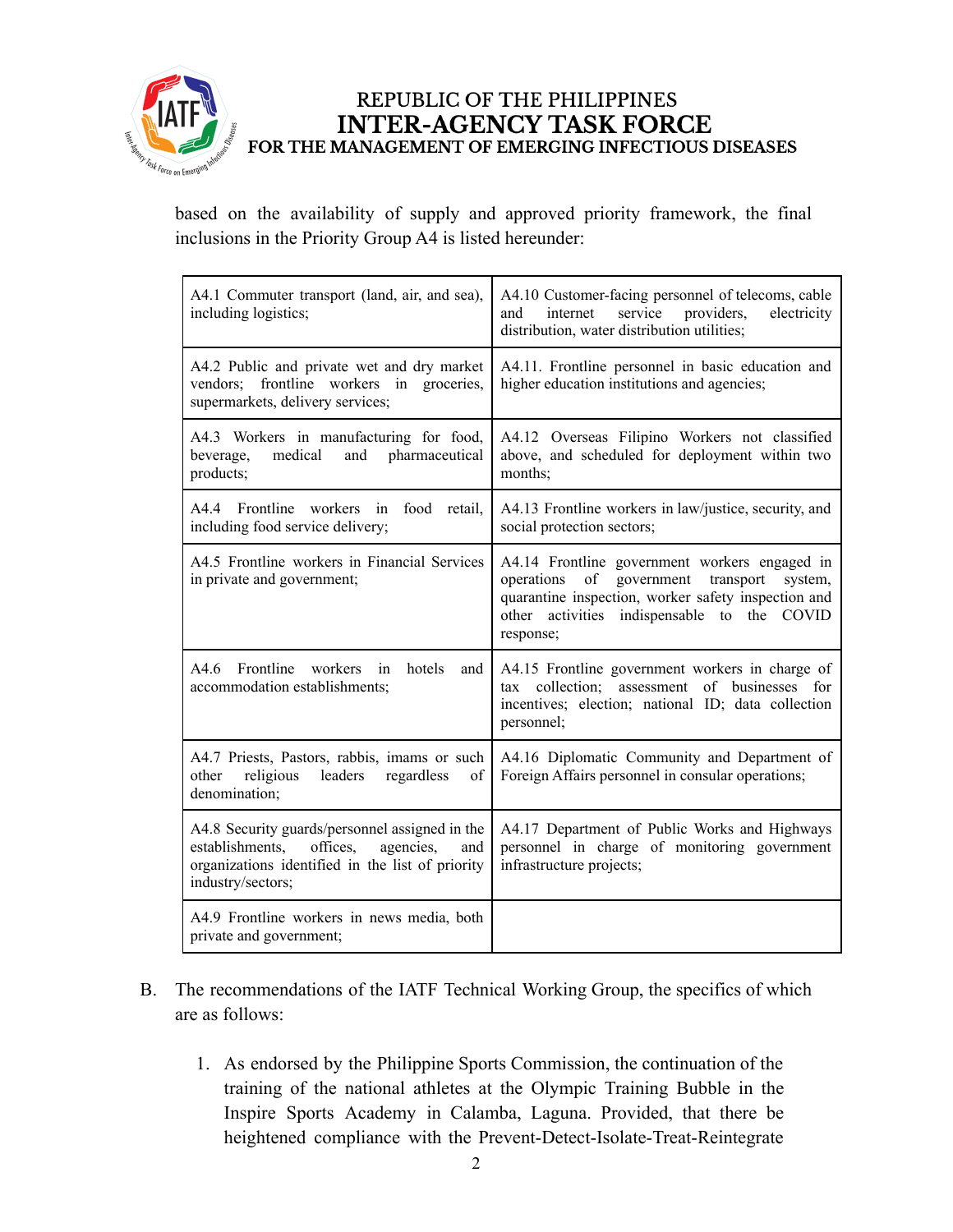

REPUBLIC OF THE PHILIPPINES **INTER-AGENCY TASK FORCE** FOR THE MANAGEMENT OF EMERGING INFECTIOUS DISEASES

Strategies, particularly on the limited interactions with persons outside of the training bubble;

2. Amendment of IATF Resolution No. 103 (s.2021) issued on March 18, 2021, as follows:

*x x x*

*1. Memorandum Circular No. 5, s.2021 issued by the National Task Force Against COVID-19 is adopted with modifications, as follows:*

*a. x x x*

*b. Effective 0001H March 22, 2021 to 2359H April 30, 2021, the entry of foreign nationals shall be temporarily suspended, except for the following:*

*x x x*

*v. Emergency, humanitarian, and other analogous cases approved by the Chairperson of the NTF COVID-19 or his duly authorized representative, provided the foreign nationals have valid visas at the time of entry; and vii. Foreign nationals with valid entry exemption documents duly issued by DFA prior to*

*x x x*

*March 22, 2021.*

3. Clarifying the provisions on the limitations of movement across community quarantine classifications, Paragraph 2 of Sections 2 to 5 of the Omnibus Guidelines in the Implementation of Community Quarantine in the Philippines is hereby amended to be read as follows:

> *2. The movement of all persons shall be limited to accessing goods and services from permitted establishments, for work in such establishments, or for such other activities allowed in this section.*

**RESOLVED FURTHER,** that the Chairperson and the Co-Chairperson shall be duly authorized to sign this Resolution for and on behalf of the Inter-Agency Task Force.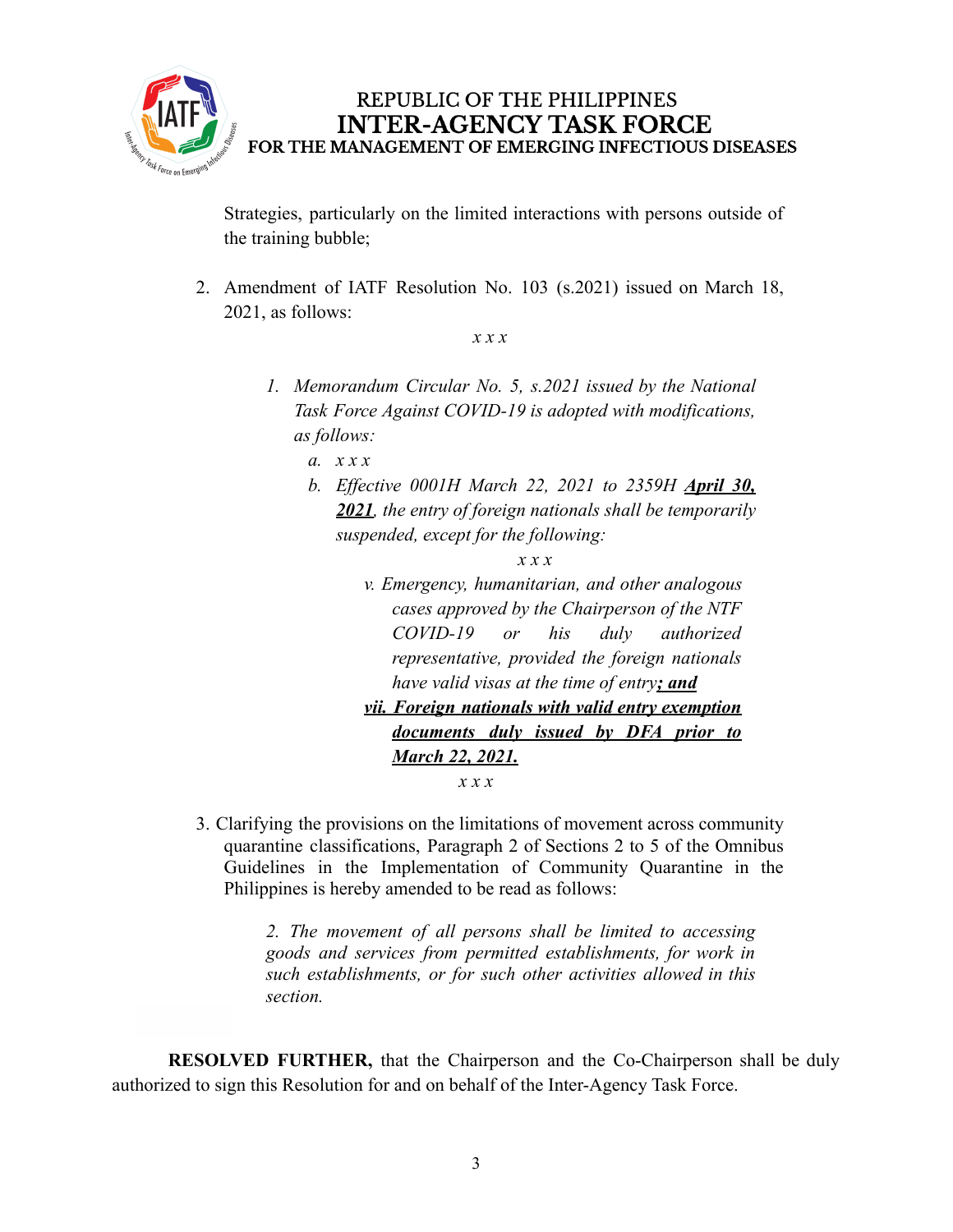

# REPUBLIC OF THE PHILIPPINES INTER-AGENCY TASK FORCE<br>FOR THE MANAGEMENT OF EMERGING INFECTIOUS DISEASES

**APPROVED** during the 110th Inter-Agency Task Force Meeting, as reflected in the minutes of the meeting, held this April 15, 2021, via video conference**.**

**FRANCISCO T. DUQUE III** Secretary, Department of Health IATF Chairperson

**BERNADETTEA. KOMULO-PUYAT** Secretary, Department of Tourism Co-Chairperson